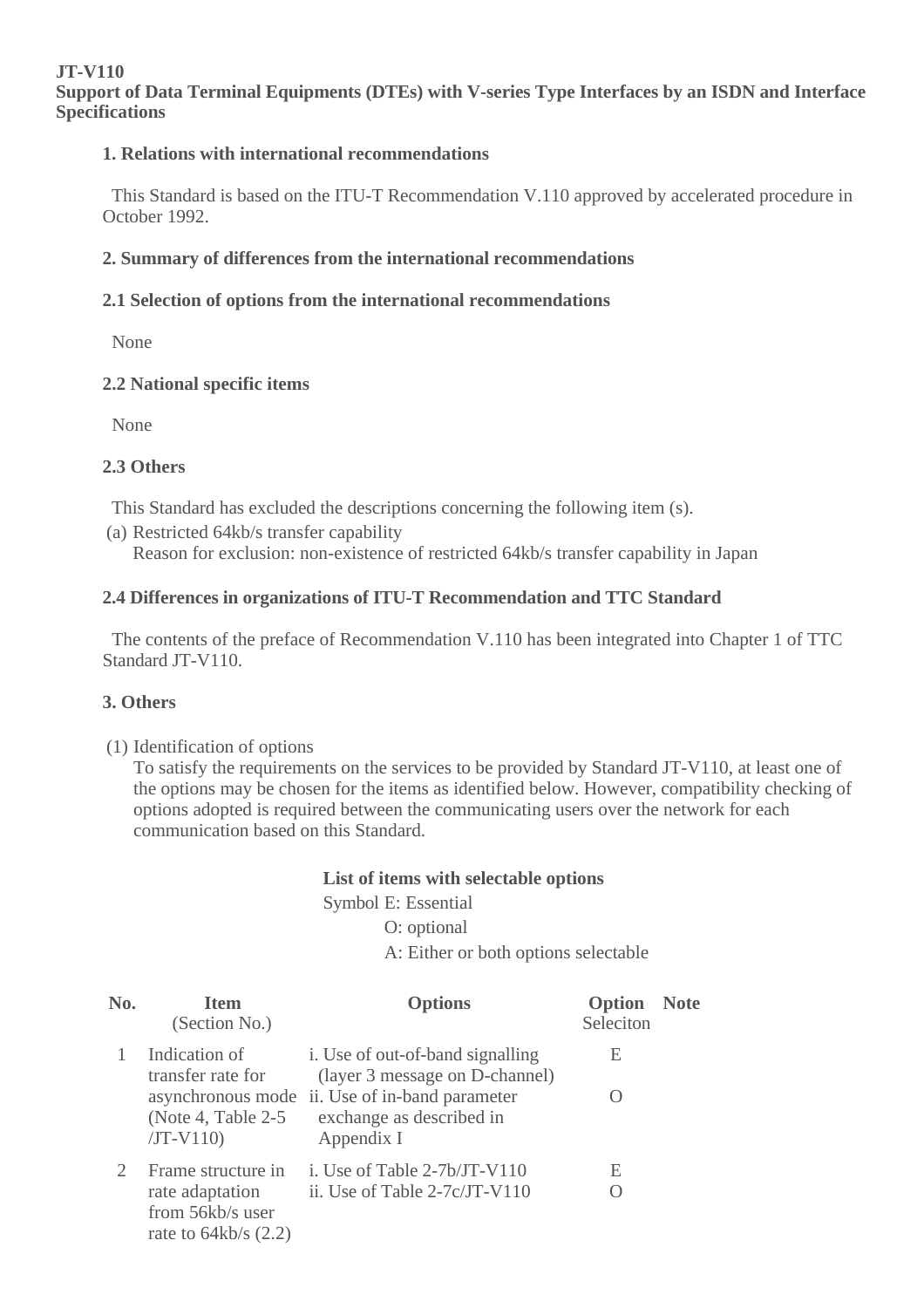| $\mathcal{R}$ | Flow control<br>(2.4)               | i. Non-provision of flow control<br>ii. Provision of flow control | E |
|---------------|-------------------------------------|-------------------------------------------------------------------|---|
|               | Connector                           | i. According to ISO 4902<br>ii. According to ISO 2593             | A |
|               | <b>Network</b><br>independent clock | <i>i</i> . Non-support of network-<br>independent clock           | E |
|               | (Chapter 5)                         | ii. Support of network-independent<br>clock                       |   |
| 6             | In-band parameter<br>exchange       | i. Non-provision of in-band<br>parameter exchange                 | E |
|               | (Chapter 6)                         | ii. Provision of in-band parameter<br>exchange                    |   |

(2) Items for further study

# **List of Items for Further Study**

| No.            | <b>Item</b><br>(Section No.)                                                 | <b>Contents</b>                                                                                                                                                        |
|----------------|------------------------------------------------------------------------------|------------------------------------------------------------------------------------------------------------------------------------------------------------------------|
| $\mathbf{1}$   | Supoort of specific<br>data signalling rates<br>(2.1.2)                      | Support of data signalling rates<br>other than 600, 1200, 2400, 4800,<br>7200, 9600, 12000, 14400, and<br>19200 b/s                                                    |
| $\mathbf{2}$   | Sample timing of<br>Circuits 105 and 108<br>(Note 2, Fig. 2-2/<br>$JT-V110)$ | Being the coordination between S<br>and D bits intended to provide for<br>compatibility with JT-X30,<br>whether this coordination is<br>strictly necessary for JT-V110 |
| 3              | Rate negotiation<br>(2.1.2.5)                                                | Need for and method of rate<br>negotiation                                                                                                                             |
| $\overline{4}$ | Multiplexing of inter-<br>mediate rate streams<br>(2.1.4)                    | Multiplexing of several<br>intermediate rate streams to the<br>$64kb/s$ B channel                                                                                      |
| 5              | Value of N (provi-<br>sionally $24(3.3)$                                     | Delay of the initial circuit 106<br>transition to the ON state after<br>the transition of circuit 105 to the<br>ON state                                               |
| 6              | Data signalling rate<br>selection (Note 5,<br>Table 3-1/JT-V110)             | The use of circuits 111 and 112<br>for data signalling rate selection                                                                                                  |
| 7              | Transmitter signal<br>element timing (Note 6,<br>Table 3-1/JT-V110)          | The use of circuit 113 is restricted<br>by the synchronous nature of<br>ISDN and needs further study.                                                                  |
| 8              | Loopback testing<br>(Note 8, Table 3-1/<br>$JT-V110)$                        | The use of circuits 140, 141, and<br>142                                                                                                                               |
| 9              | Loss of frame synchro-<br>nization $(4.1.5)$                                 | The values of three seconds and<br>three frames are provisional.                                                                                                       |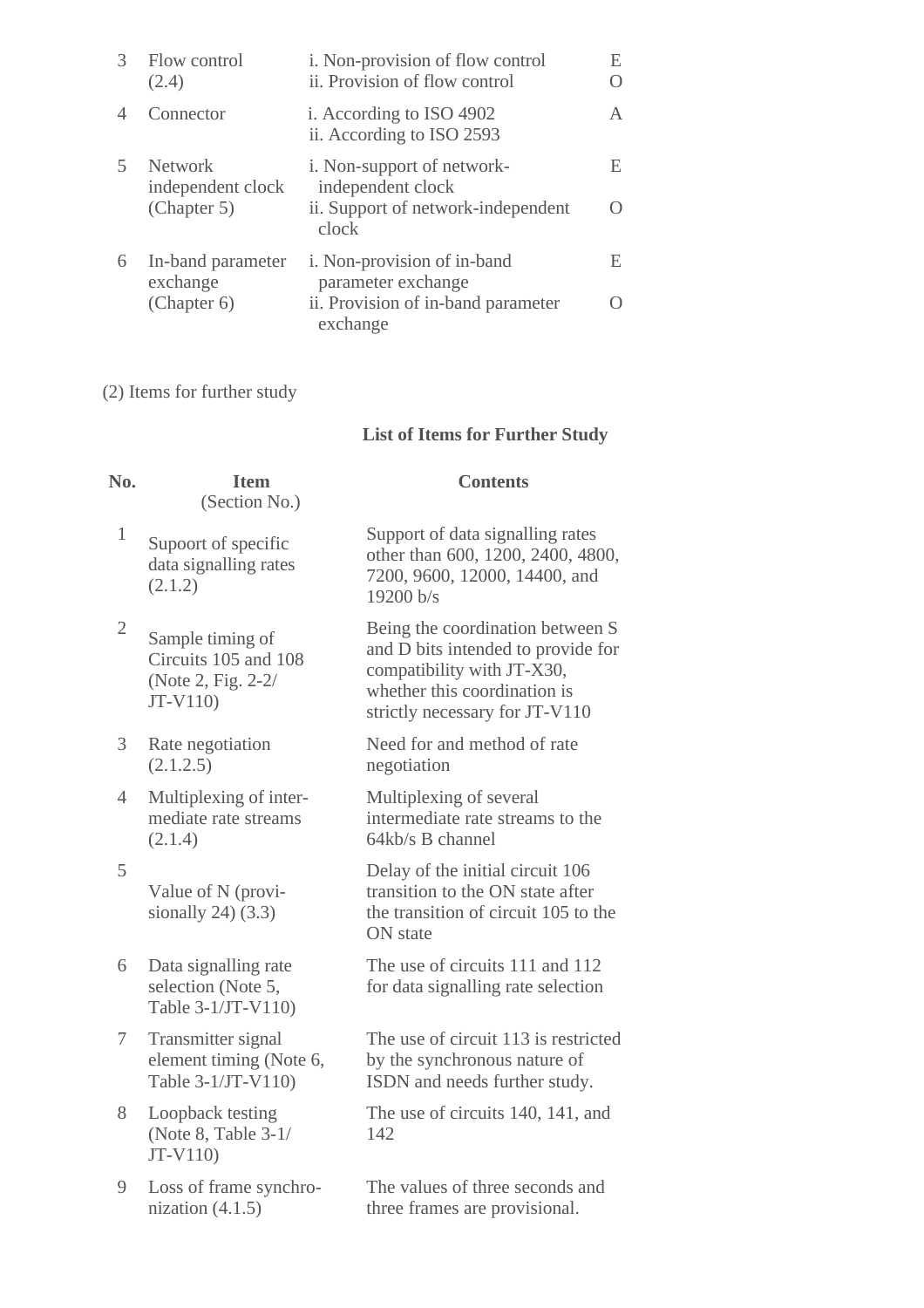| 10 | Test facilities (Chapter 7)                                                  | Provision of maintenance and test<br>loops |
|----|------------------------------------------------------------------------------|--------------------------------------------|
|    | 11 Interworking function<br>(Note 1, Fig.A-2, Annex A) interworking function | Detailed requirements for the              |

(3) Relation between this Standard and JT-V120

 ITU-T provides for two Recommendations, V.110 and V.120 which are not compatible with each other, for support of V-series data terminal equipments by an ISDN. TTC also provides for two corresponding Standards JT-V110 and JT-V120 based on these Recommendations. The rationale for this standardization is as follows.

 This Standard and Standard JT-V120 have different characteristics because of difference in technical approaches and consequently they have different suitable areas of application. Standardization of both the specifications widens the application areas in total and provides the users with increased convenience and selection.

 The following table compares the major features of each of the Standards and their application areas.

#### **Features and Application Areas**

|                                                          | This Standard (JT-V110)                                                                                                                                                                                                                                 | <b>JT-V120</b>                                                                                                                                                                                                                                                                                                                                                          |
|----------------------------------------------------------|---------------------------------------------------------------------------------------------------------------------------------------------------------------------------------------------------------------------------------------------------------|-------------------------------------------------------------------------------------------------------------------------------------------------------------------------------------------------------------------------------------------------------------------------------------------------------------------------------------------------------------------------|
| F<br>e<br>$\rm{a}$<br>t<br>u<br>$\Gamma$<br>e<br>S       | 1)Rate adaptation based on bit<br>mapping<br>2) Transparent transfer of<br>terminal data by the layer<br>1 capability<br>3) Multiplexing capability based<br>on fixed multiplexing<br>(item for further study)<br>4) Using for Circuit-mode connections | 1) Rate adaptation based on HDLC flag<br>staffing<br>2) Provision of error correction<br>capability between TAs based on<br>Standard JT-Q922<br>3) Using for Circuit-mode connections<br>and Frame-mode connections<br>4) Efficient multiplexing based on<br>statistical multiplexing<br>5) Generation of delay caused by<br>assembling/disassembling of HDLC<br>frames |
| Α<br>p<br>$\mathbf{p}$<br>$\mathbf{l}$<br>$\mathbf{i}$   | 1) Generally easy in system<br>designing, being similar to<br>replacement of modems<br>2) No necessity to consider the                                                                                                                                  | 1) More reliable in transmission thanks<br>to error correction between TAs when<br>start-stop mode terminals are<br>connected                                                                                                                                                                                                                                           |
| $\mathcal{C}$<br>a<br>t<br>$\mathbf{i}$<br>$\rm{O}$<br>n | effect of terminal-to-terminal<br>delay and applicable in future<br>not only to low bit-rate data<br>but also to low bit-rate<br>encoded voice signals (of less<br>than or equal to 32kb/s) when<br>standards for multiplexing will                     | 2) Maybe necessary to take the terminal-<br>to-terminal delay into consideration<br>in system designing. Possible to send<br>low bit-rate encoded voice signals in<br>broadcasting mode as delay has no<br>significance                                                                                                                                                 |
|                                                          | be ready<br>3) Suitable for applications with<br>high-speed data transfer such<br>as file transfer and batch<br>processing (faster than or<br>equal to 48kb/s)                                                                                          | 3) As multiplexing not only on a B-<br>channel but also on an H0-or H11-<br>channel is possible, this<br>Standard will be applied to<br>multiplexed transmission of<br>communication information between the<br>same endpoints including TA-host,<br>PBX-host, and between PBXs                                                                                         |